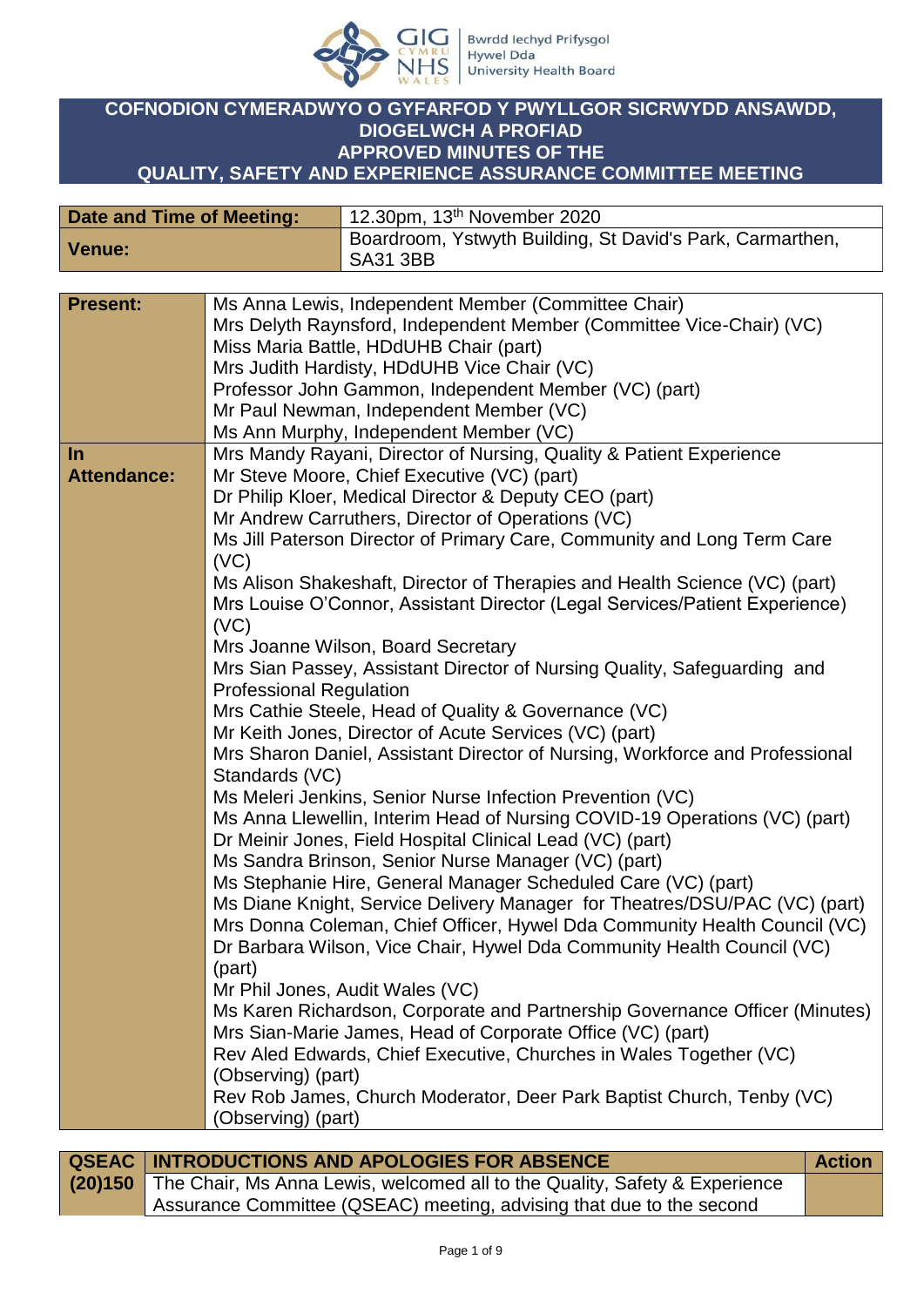wave of the pandemic, it had been agreed to reinstate the monthly COVID-19 QSEAC meetings.

From a governance perspective Mrs Joanne Wilson reminded Members of the requirements of the Standing Orders in relation to Committees of the Board and informed Members that Reverend Aled Edwards, Chief Executive, Churches in Wales Together, and Reverend Rob James, Church Moderator, Deer Park Baptist Church, Tenby, would be joining the meeting, in order to observe the discussion relating to the Health Response to the Use of the MOD Training Camp at Penally for Men Seeking Asylum in the UK.

Apologies for absence were received from:

Mrs Ros Jervis, Director of Public Health

| <b>QSEAC   DECLARATIONS OF INTERESTS</b>              |  |
|-------------------------------------------------------|--|
| (20)151 There were no declarations of interests made. |  |

| <b>QSEAC</b><br>(20)152 | RISK ASSESSMENTS FOR THE RECOMMENCEMENT OF ORTHOPAEDIC<br><b>ACTIVITY</b>                                                                                                                                                                                                                                                                                                                                                                                                                                                                                                                                                                                                                                                                                                                                                                                                                                                                                                                                                                         |  |
|-------------------------|---------------------------------------------------------------------------------------------------------------------------------------------------------------------------------------------------------------------------------------------------------------------------------------------------------------------------------------------------------------------------------------------------------------------------------------------------------------------------------------------------------------------------------------------------------------------------------------------------------------------------------------------------------------------------------------------------------------------------------------------------------------------------------------------------------------------------------------------------------------------------------------------------------------------------------------------------------------------------------------------------------------------------------------------------|--|
|                         | The Risk Assessments for the Recommencement of Orthopaedic Activity<br>report was presented to Members. Mr Andrew Carruthers advised that<br>following discussions at Board Seminar on 15 <sup>th</sup> October 2020, where the<br>Board had approved in principle the recommencement of Orthopaedic activity,<br>it had been agreed that for assurance purposes, the risk assessments relating<br>to the recommencement of Orthopaedic Activity should be presented to<br>QSEAC. This followed concerns raised by clinical teams at Prince Philip<br>Hospital (PPH) that the plans being proposed would only meet the Bronze<br>standards set by the British Orthopaedic Association, rather than Silver or<br>Gold. It was acknowledged that due to the complexities of the four acute<br>hospital sites across the Health Board, the Orthopaedic Clinical Team would<br>be unable to fully satisfy the principles reflected in guidance issued by the<br>British Orthopaedic Association for the recommencement of urgent elective<br>surgery. |  |
|                         | Mr Keith Jones advised that in order for the Health Board to apply the<br>operating framework of mixed COVID-19 and non-COVID-19 pathways for<br>Quarter 3 and 4, Orthopaedic activity needs to restart on acute sites. For<br>assurance purposes, an overarching risk assessment has been undertaken, in<br>addition to site specific risk assessments, taking into account the COVID-19<br>environment and the challenges with other specialities on each acute site. As<br>a point of clarity, Mr Jones advised that the risk score for Withybush General<br>Hospital (WGH) should be 10, in line with the other acute sites.                                                                                                                                                                                                                                                                                                                                                                                                                  |  |
|                         | In response to a query from Mrs Judith Hardisty, Mr Jones advised that each<br>patient is reviewed by the clinical team on a clinical risk basis, and where<br>changes to their treatment is required, this is relayed to the patient.                                                                                                                                                                                                                                                                                                                                                                                                                                                                                                                                                                                                                                                                                                                                                                                                            |  |
|                         | Whilst acknowledging the requirement to restart Orthopaedic Services, and<br>the identified increased risk in PPH, Professor John Gammon expressed<br>concern regarding the proposed location of these services, given that it will<br>affect both COVID-19 and non-COVID-19 patients. Mr Jones assured<br>Members that Orthopaedic patients would be separated from COVID-19                                                                                                                                                                                                                                                                                                                                                                                                                                                                                                                                                                                                                                                                     |  |

**KJ**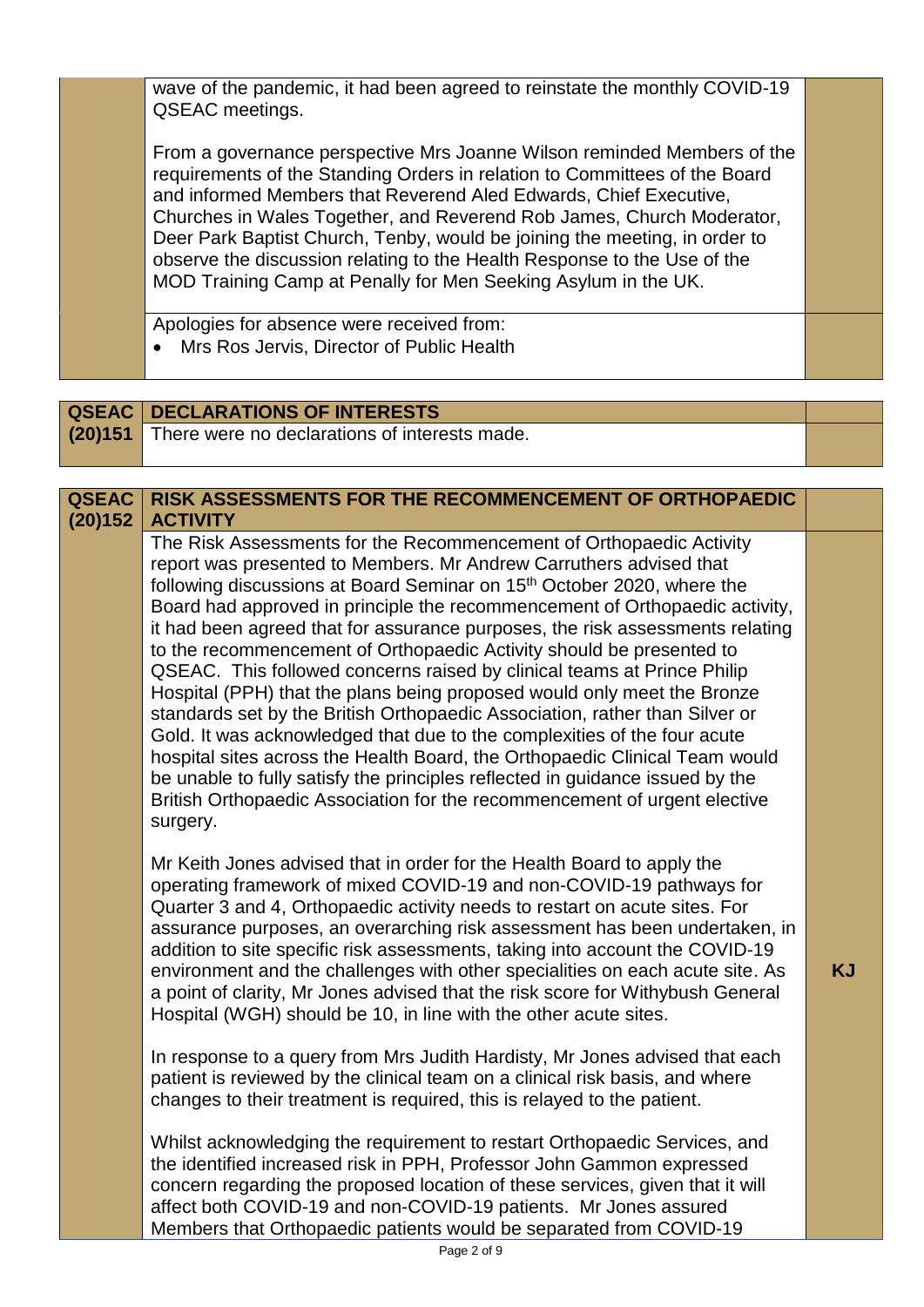patients, however given the logistics at the PPH site, and the physical location of Ward 7, the only route available would require travelling within the proximity of other clinical areas.

Dr Barbara Wilson enquired whether during the COVID-19 pandemic, preoperative consent for patients with capacity is being undertaken, and whether patient experience is still being reviewed. Mr Carruthers advised that the Mental Capacity Act and Consent Group has undertaken a recent audit to establish whether clinicians have been discussing specific COVID-19 risks with patients. The outcome has confirmed that whilst this has been the case, a number of patient notes had not recorded the discussion. For assurance, this risk has been highlighted and will be monitored to ensure clinicians are adhering to the guidance produced by the Consent and Mental Capacity Team. Mrs Donna Coleman enquired whether the consent forms could be shared with the Community Health Council (CHC), given that during the COVID-19 pandemic, patients may be attending hospital on their own. Mr Jones agreed to this request, advising that whenever possible, the team contact the patient and family ahead of admission, in order to share documentation with them.

In relation to patient experience, Mr Jones confirmed that routine arrangements for collecting patient experience is still being undertaken, with particular emphasis on patient experiences during the pandemic.

In response to a query from Ms Alison Shakeshaft regarding access to physiotherapy services for patients following operations, Mr Jones confirmed that discussions have taken place with the Therapy teams on each site to ensure that these services can be delivered.

Mr Paul Newman enquired whether any risks have been identified for when staff are not in work and outside of their clinical environments in order to minimise cross infection. Mr Jones confirmed that these have been articulated within the site specific risk assessments. Following recent COVID-19 site outbreaks, staff have received increased communication, reminding them of the requirement to socially distance, particularly when travelling to and from work.

Mrs Coleman enquired whether information on urgent paediatric services are available for patients to access online. Mr Jones confirmed that this is the case, and for assurance purposes, agreed to share the documentation with the CHC. It was emphasised however, given that the dedicated pathway for this service is in Glangwili General Hospital (GGH), there are no changes to the service following the recommencement of Orthopaedic Services.

In summary, Ms Lewis welcomed the scrutiny from the clinical teams. Members noted the risks associated with recommencing Orthopaedic Services, however recognised that on balance, the clinical risk to these patients is greater if they do not receive the procedures than if they do, providing the Committee with assurance on the actions taken.

The Committee **RECEIVED ASSURANCE** from the actions outlined within the Risk Assessments for the Recommencement of Orthopaedic Activity Report.

**KJ**

**KJ**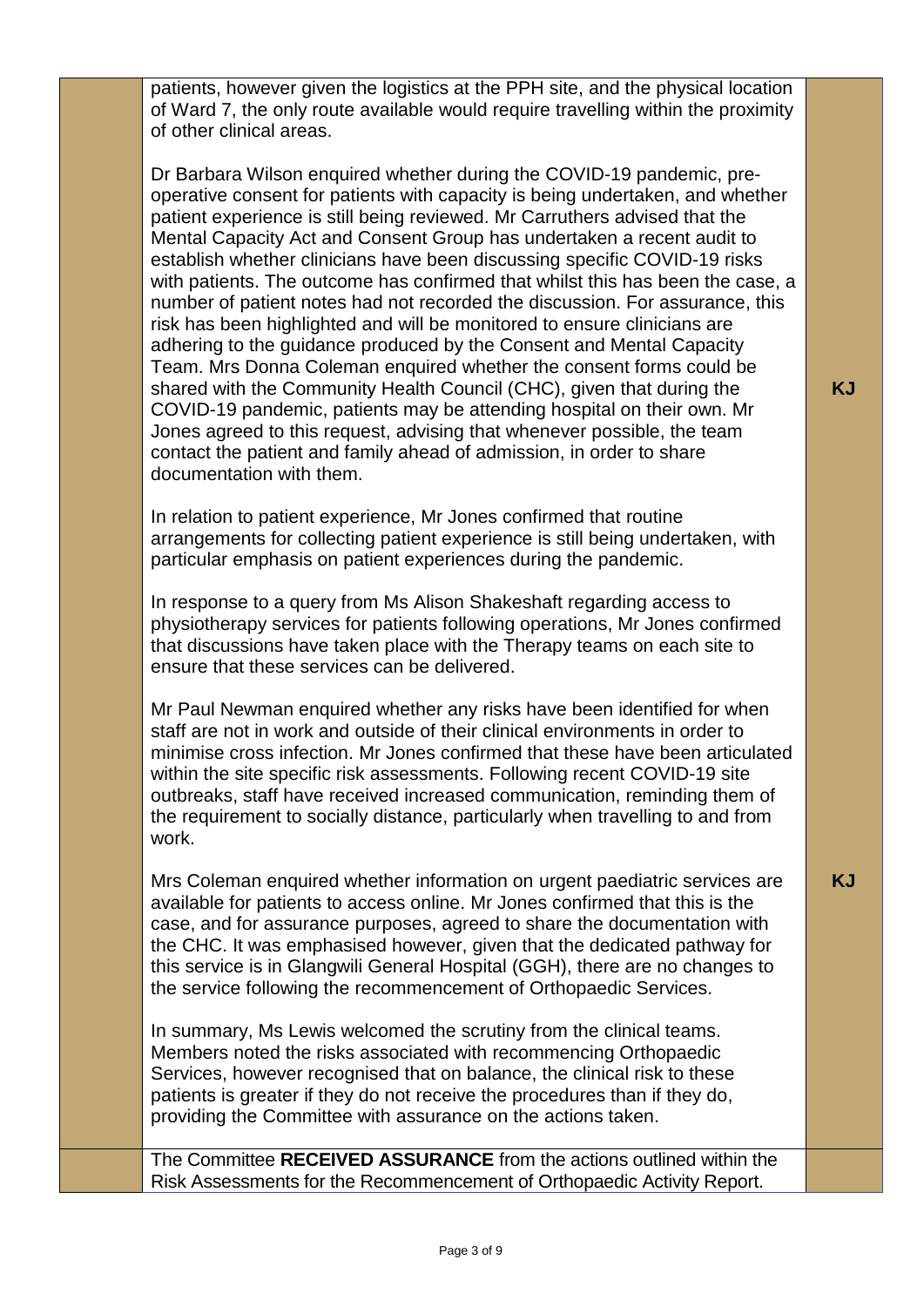| <b>QSEAC</b> | <b>COVID-19 UPDATE AND LEARNING FROM COVID-19 OUTBREAKS</b>                                                                                                                                                                                                                                                                                                                                                                                                                                                                                                                                                                                                                                                                                                                                                                                                                                                                                                                                                                                                                                                                                                                                                                                                                                                                                                       |  |
|--------------|-------------------------------------------------------------------------------------------------------------------------------------------------------------------------------------------------------------------------------------------------------------------------------------------------------------------------------------------------------------------------------------------------------------------------------------------------------------------------------------------------------------------------------------------------------------------------------------------------------------------------------------------------------------------------------------------------------------------------------------------------------------------------------------------------------------------------------------------------------------------------------------------------------------------------------------------------------------------------------------------------------------------------------------------------------------------------------------------------------------------------------------------------------------------------------------------------------------------------------------------------------------------------------------------------------------------------------------------------------------------|--|
| (20)153      | Mrs Mandy Rayani provided a verbal COVID-19 Update and also the<br>Learning from COVID-19 Outbreaks Report, following the three COVID-19<br>outbreaks experienced by the Health Board. Members noted that this is an<br>extremely challenging time for both the Infection, Prevention and Control<br>Team (IP&C) and the Operational Teams in terms of managing these<br>outbreaks. For clarity, Mrs Rayani advised that once more than 2 patients<br>test positive, an outbreak is declared.                                                                                                                                                                                                                                                                                                                                                                                                                                                                                                                                                                                                                                                                                                                                                                                                                                                                     |  |
|              | Mrs Rayani provided a timeline in respect of the outbreaks advising that the<br>outbreak in Bronglais General Hospital (BGH) has now been closed and<br>whilst there are still COVID-19 positive patients on site, these are now being<br>managed. In relation to PPH, the ward involved had been closed to new<br>admissions, with services reconfigured. To date there have been 13 patients<br>and 17 staff who have tested positive, with 3 patients in the ward identified as<br>having antibodies. However, three weeks into the outbreak, the ward has<br>now reopened to new admissions. Members were advised that any new<br>patients presenting as COVID-19 positive would be transferred to the<br>Medical Receiving Unit (MRU); it is therefore anticipated that this outbreak<br>can now be closed. In relation to GGH, Members were informed that the<br>patient initially arrived on Dewi Ward following a negative COVID-19 result,<br>however the result of a second test presented a positive result. To date, 17<br>patients and 27 staff have also tested positive.                                                                                                                                                                                                                                                                           |  |
|              | Mrs Rayani advised that following each Outbreak Control Team (OCT)<br>meeting, findings are quickly shared with all teams in order to facilitate rapid<br>learning across the Health Board. Daily sit-rep reports are undertaken by Mrs<br>Rayani and the IP&C team, with a new streamlined process currently being<br>developed. Further to this, Welsh Government (WG) has issued a 16 point<br>plan for transmissions, which is being supported by Executive Directors to<br>ensure oversight of infections. It is anticipated that intra-hospital transfers<br>and transfers between other Health Boards will now be more robust.                                                                                                                                                                                                                                                                                                                                                                                                                                                                                                                                                                                                                                                                                                                             |  |
|              | Whilst acknowledging the challenges experienced by staff during these<br>outbreaks, Prof. Gammon understood that prior to COVID-19, it had been<br>routine to screen a patient more than once before, confirming that they were<br>negative and enquired whether this methodology is continuing during the<br>pandemic. Mrs Rayani advised that discussions have taken place in a<br>number of fora regarding the appropriateness of the testing regime.<br>However, the challenge exists that the test is only correct at a point in time,<br>and whilst agreeing that regular testing of staff and patients remains the only<br>option, current guidance from Public Health Wales (PHW) suggests not to<br>retest due to an identified risk of false negatives. Ms Alison Shakeshaft<br>confirmed that with the current testing numbers and prevalence rates, staff<br>are regularly receiving reminders to this effect. In line with WG guidance, all<br>patients are tested on hospital admission, with staff being advised that on the<br>balance of probability, they should assume that low level swab results are<br>positive. Ms Shakeshaft added that a pilot point of care test is due to<br>commence which should identify whether a patient is infectious with further<br>discussions required as to whether this could be used in an acute setting. |  |

In response to a query from Mrs Delyth Raynsford, Mrs Rayani confirmed that regular conversations are taking place to thank staff for all their hard work during these challenging times.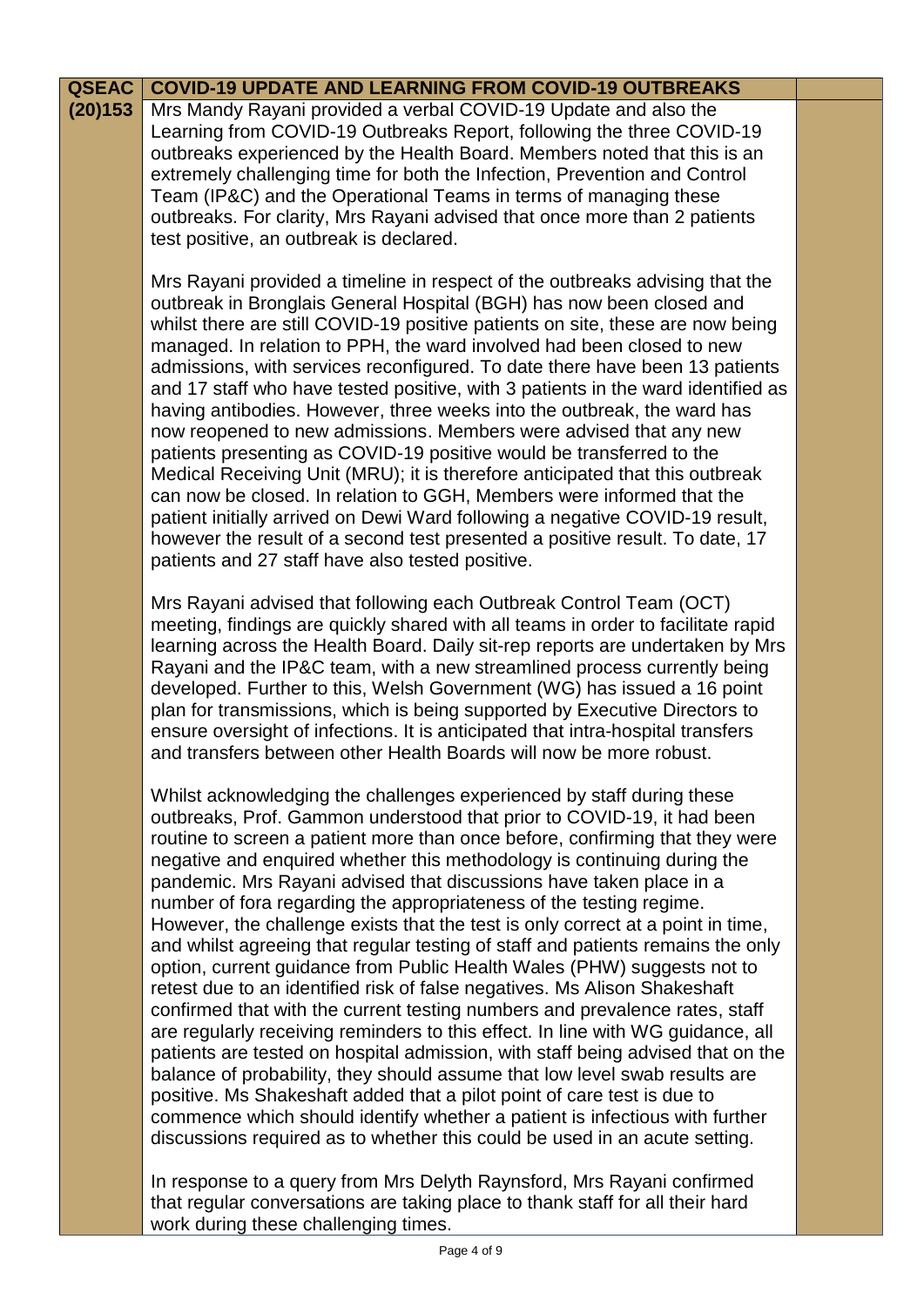|              | In response to a further query from Mrs Raynsford, Mr Carruthers advised<br>that whilst the Health Board has established red and green settings at the<br>entrance to all acute sites, in reality, these should be treated as amber. It is<br>anticipated that during the winter period, further challenges will be<br>experienced with the combination of increased capacity and the expected<br>increase in COVID-19 patients, which could delay ambulance offloads.<br>However, mitigations are in place; firstly the Health Board is encouraging<br>patients to make contact before attending an acute site; and secondly, the<br>Health Board is holding regular discussions with the Welsh Ambulance<br>Services NHS Trust (WAST) in order to reduce pressures across the system.<br>In summary and on behalf of QSEAC, Ms Lewis expressed thanks to all staff<br>for their hard work in managing the current outbreaks.                                                                                                                                                                                                                                                                                                                                                                                                       |  |
|--------------|--------------------------------------------------------------------------------------------------------------------------------------------------------------------------------------------------------------------------------------------------------------------------------------------------------------------------------------------------------------------------------------------------------------------------------------------------------------------------------------------------------------------------------------------------------------------------------------------------------------------------------------------------------------------------------------------------------------------------------------------------------------------------------------------------------------------------------------------------------------------------------------------------------------------------------------------------------------------------------------------------------------------------------------------------------------------------------------------------------------------------------------------------------------------------------------------------------------------------------------------------------------------------------------------------------------------------------------|--|
|              | The Committee:<br>NOTED the verbal COVID-19 update.<br>$\bullet$<br>NOTED the findings related to learning from these outbreaks as<br>$\bullet$<br>summarised within the Learning from COVID-19 Outbreaks Report.<br>RECEIVED ASSURANCE that incidents of COVID-19 infection are being<br>effectively managed, with learning from all cases being rapidly<br>disseminated.                                                                                                                                                                                                                                                                                                                                                                                                                                                                                                                                                                                                                                                                                                                                                                                                                                                                                                                                                           |  |
|              |                                                                                                                                                                                                                                                                                                                                                                                                                                                                                                                                                                                                                                                                                                                                                                                                                                                                                                                                                                                                                                                                                                                                                                                                                                                                                                                                      |  |
| <b>QSEAC</b> | <b>UPDATE REGARDING FIELD HOSPITAL UTILISATION AND OUTCOMES</b>                                                                                                                                                                                                                                                                                                                                                                                                                                                                                                                                                                                                                                                                                                                                                                                                                                                                                                                                                                                                                                                                                                                                                                                                                                                                      |  |
| (20)154      | FROM THE HEALTHCARE INSPECTORATE WALES (HIW) INSPECTIONS                                                                                                                                                                                                                                                                                                                                                                                                                                                                                                                                                                                                                                                                                                                                                                                                                                                                                                                                                                                                                                                                                                                                                                                                                                                                             |  |
|              | Ms Anna Llewellin and Dr Meinir Jones joined the Committee meeting.                                                                                                                                                                                                                                                                                                                                                                                                                                                                                                                                                                                                                                                                                                                                                                                                                                                                                                                                                                                                                                                                                                                                                                                                                                                                  |  |
|              | Ms Anna Llewellin presented a verbal update regarding Field Hospital<br>Utilisation and Outcomes from the Healthcare Inspectorate Wales (HIW)<br>Inspections. Members noted that HIW visited both Ysbyty Enfys Carreg Las at<br>Pembrokeshire's Bluestone site, and Ysbyty Enfys Selwyn Samuel in Llanelli,<br>on 8 <sup>th</sup> November 2020. Whilst the formal report is awaited, Ms Llewellin<br>advised that HIW had commended the clinical environment and robust<br>governance structure in place, and welcomed the consideration offered in<br>respect of patients' dignity. During the inspections, HIW noted that staff were<br>enthusiastic and engaged. However, concern was expressed regarding<br>access and security at the Bluestone site, given the multiple access points in<br>place. It has now been agreed that any areas not being used would be locked<br>to increase security. A further concern related to trip hazards in the toilet<br>areas, with plans ongoing to reduce these. In terms of Ysbyty Enfys Selwyn<br>Samuel, HIW provided positive feedback relating to site access, signage and<br>security. Dr Meinir Jones informed Members hat the clinical model is due to<br>be discussed next week with HIW and that the full HIW report should be<br>received by 21 <sup>st</sup> November 2020. |  |
|              | Mr Carruthers advised that the Health Boards governance structure and<br>underpinning processes have been seen as an exemplar and as such will be<br>shared with other Health Boards in Wales.                                                                                                                                                                                                                                                                                                                                                                                                                                                                                                                                                                                                                                                                                                                                                                                                                                                                                                                                                                                                                                                                                                                                       |  |
|              | Mr Carruthers further advised that Ysbyty Enfys Selwyn Samuel should<br>become operational from Monday 16.11.2020, with patients transferring from<br>GGH & PPH to the field hospital. Clinical teams have discussed the<br>associated risks of moving vulnerable patients, as opposed to the risk of not<br>moving them, and for assurance purposes advised that this is now resolved.<br>Dao E of Q                                                                                                                                                                                                                                                                                                                                                                                                                                                                                                                                                                                                                                                                                                                                                                                                                                                                                                                                |  |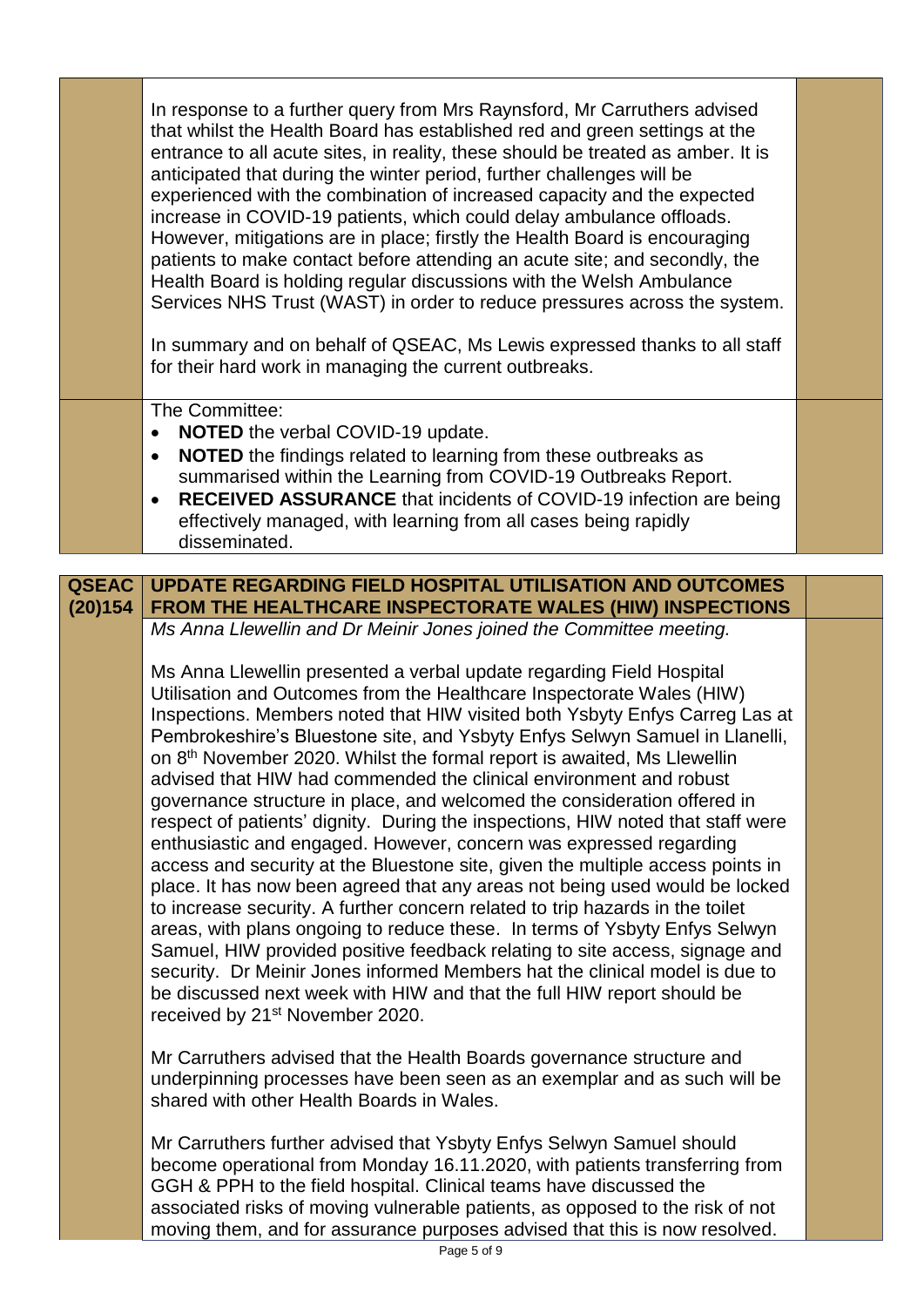|              | Members welcomed the verbal update, acknowledging the work undertaken to<br>operationalise the two field hospitals and expressed thanks to the teams<br>involved for the comprehensive and professional manner of the Health Board<br>during the pandemic.                                                                                                                                                                                                                                                                                                                                                                                                                                                                                                                                                                                                                                                                                                                                                                                                                                                                                                                                                                                                                                                                                                                                                                                                                                                                                                                                                                                                                                                                                            |    |
|--------------|-------------------------------------------------------------------------------------------------------------------------------------------------------------------------------------------------------------------------------------------------------------------------------------------------------------------------------------------------------------------------------------------------------------------------------------------------------------------------------------------------------------------------------------------------------------------------------------------------------------------------------------------------------------------------------------------------------------------------------------------------------------------------------------------------------------------------------------------------------------------------------------------------------------------------------------------------------------------------------------------------------------------------------------------------------------------------------------------------------------------------------------------------------------------------------------------------------------------------------------------------------------------------------------------------------------------------------------------------------------------------------------------------------------------------------------------------------------------------------------------------------------------------------------------------------------------------------------------------------------------------------------------------------------------------------------------------------------------------------------------------------|----|
|              | The Committee NOTED the verbal update regarding Field Hospital Utilisation<br>and Outcomes from HIW Inspections                                                                                                                                                                                                                                                                                                                                                                                                                                                                                                                                                                                                                                                                                                                                                                                                                                                                                                                                                                                                                                                                                                                                                                                                                                                                                                                                                                                                                                                                                                                                                                                                                                       |    |
| <b>QSEAC</b> |                                                                                                                                                                                                                                                                                                                                                                                                                                                                                                                                                                                                                                                                                                                                                                                                                                                                                                                                                                                                                                                                                                                                                                                                                                                                                                                                                                                                                                                                                                                                                                                                                                                                                                                                                       |    |
| (20)155      | <b>HEALTH RESPONSE TO THE USE OF THE MOD TRAINING CAMP AT</b><br>PENALLY FOR MEN SEEKING ASYLUM IN THE UK                                                                                                                                                                                                                                                                                                                                                                                                                                                                                                                                                                                                                                                                                                                                                                                                                                                                                                                                                                                                                                                                                                                                                                                                                                                                                                                                                                                                                                                                                                                                                                                                                                             |    |
|              | Mr Steve Moore joined the Committee meeting.<br>Rev. Aled James and Rev. Rob Jones joined the Committee meeting in an<br>observer capacity.                                                                                                                                                                                                                                                                                                                                                                                                                                                                                                                                                                                                                                                                                                                                                                                                                                                                                                                                                                                                                                                                                                                                                                                                                                                                                                                                                                                                                                                                                                                                                                                                           |    |
|              | Mr Steve Moore presented the Health Response to the Use of the MOD<br>Training Camp at Penally for Men Seeking Asylum in the UK report,<br>expressing his gratitude to the Health Board and stakeholders for the work<br>undertaken in order to provide their support, given the immense challenges<br>due to the COVID-19 pandemic. As a result, 156 residents can be offered a<br>core service for Primary Care needs out of South Pembrokeshire Hospital, in<br>addition to an enhanced service, which is more than the Home Office<br>requested. Mr Moore advised that the identified quality and safety concerns<br>relating to the Penally site, have been expressed in correspondence to the<br>Home Office, emphasising to them that the Health Board is not in a position to<br>be the regulators of the site. Further to this, Withybush General Hospital<br>(WGH), does not have the capacity to provide care for this significant number<br>of patients who may require care above what can be delivered. The Health<br>Board has accepted that even with the work undertaken, significant risks still<br>remain, which again have been referenced within the latest correspondence to<br>the Home Office on 4 <sup>th</sup> November 2020. In addition, the Health Board has<br>provided clarity on the assurance required from the Home Office in order to<br>continue to provide the care and support to this cohort of patients, with a<br>response still awaited. Finally, Mr Moore acknowledged the work of the Health<br>Response Group chaired by the Director of Public Health, the community<br>teams and the Director of Primary Care, Community and Long Term Care,<br>and also the continued support of the local community. |    |
|              | On a point of clarity, Ms Shakeshaft highlighted that the title of the risk register<br>relating to Penally states Therapy Directorate Risks, and as such requires<br>amendment.                                                                                                                                                                                                                                                                                                                                                                                                                                                                                                                                                                                                                                                                                                                                                                                                                                                                                                                                                                                                                                                                                                                                                                                                                                                                                                                                                                                                                                                                                                                                                                      | CB |
|              | Mrs Hardisty welcomed the comprehensive report and echoed the thanks to<br>those involved for their support to date.                                                                                                                                                                                                                                                                                                                                                                                                                                                                                                                                                                                                                                                                                                                                                                                                                                                                                                                                                                                                                                                                                                                                                                                                                                                                                                                                                                                                                                                                                                                                                                                                                                  |    |
|              | Dr Philip Kloer, as Medical Director emphasised that the Health Board has<br>been transparent with the Home Office, stating that the Penally site is<br>unsuitable and is not conducive to the wellbeing of the residents who are from<br>upward of 20 different countries and cultures. Furthermore, stakeholders have<br>expressed concerns that they do not have the infrastructure to provide<br>appropriate services for this cohort of patients. Despite the work undertaken to<br>date, concerns remain that the asylum seekers have needs that are outside<br>our level of experience, and as such, this will limit the support we can offer.                                                                                                                                                                                                                                                                                                                                                                                                                                                                                                                                                                                                                                                                                                                                                                                                                                                                                                                                                                                                                                                                                                 |    |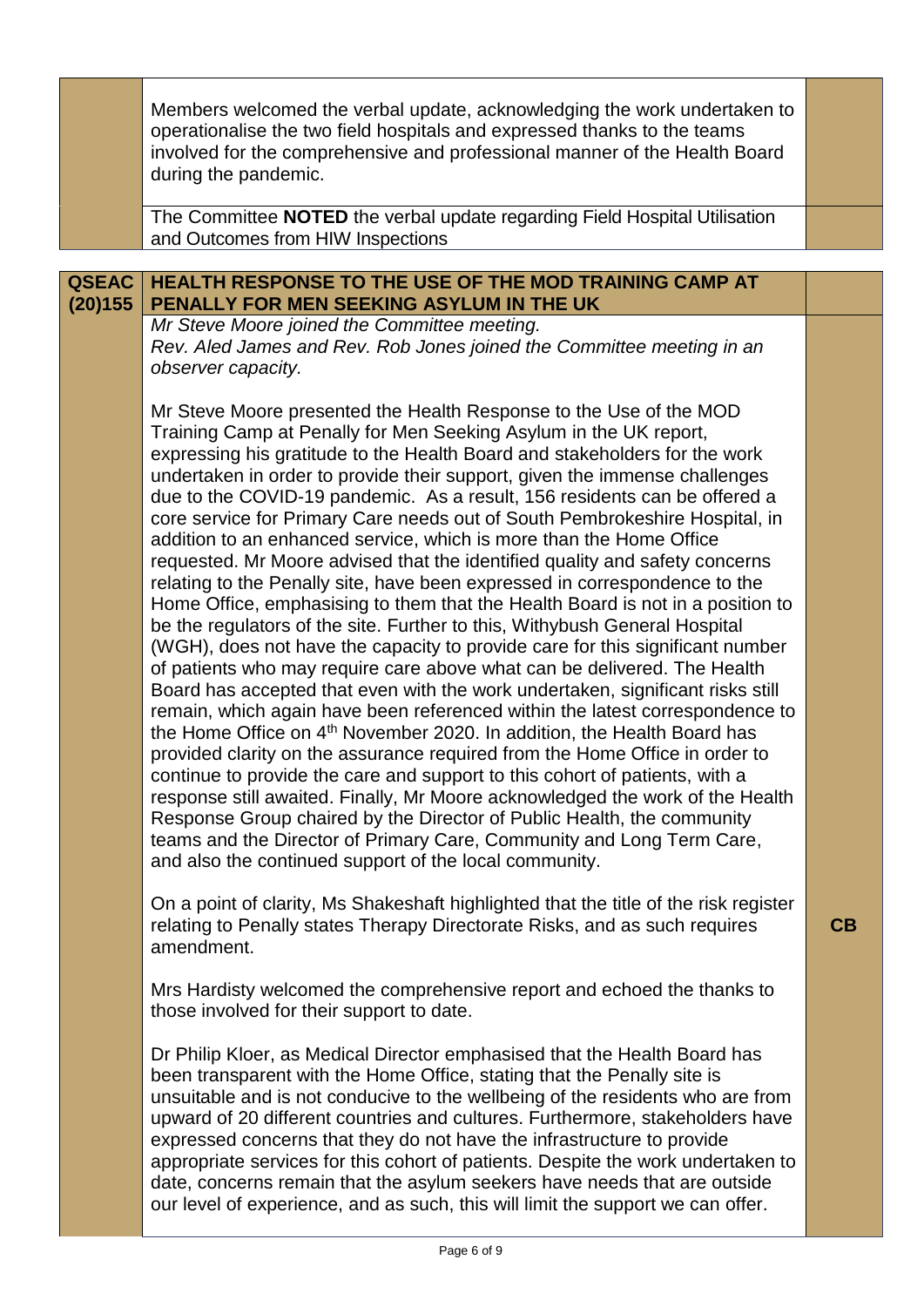Further to this, risk assessments of the site have identified a number of challenges that require resolution.

Ms Jill Paterson advised that initially on-site support had been provided, however this has now transferred to South Pembrokeshire Hospital. It was noted that the first patients to attend South Pembrokeshire Hospital all travelled from the site in one minibus and had not been chaperoned. For assurance purposes, this has now improved and following the support of the Site Manager of the housing association who are supporting the residents, the clinical team is now being provided with details for each patient.

In response to a query from Mrs Raynsford regarding the support to staff treating these patients, Mr Moore advised that concerns had been expressed in the early stages from both our own staff and stakeholders. In response to these concerns, it had been agreed to provide support off-site instead. For assurance purposes, Members noted that the Health Response Team is supporting our staff.

In light of the discussion, Mr Paul Newman suggested a number of additions to the report's recommendations:

- The second recommendation should include *"on-going*" challenging circumstances.
- The fourth recommendation should include "and that the response from the Home Office is still awaited"

Members supported Mr Newman's comments, and given the significant concerns cited within the correspondence to the Home Office expressing the view that the accommodation on the Penally site is not appropriate for asylum seekers, it was agreed to escalate this concern via the QSEAC update report to Board.

In summary, Ms Lewis recognised that the challenges for the Health Board and stakeholders are multi-faceted. On behalf of QSEAC, thanks were expressed to all involved for the professional and compassionate manner in which the work undertaken has been progressed, in order to support this cohort of patients.

*Mr Steve Moore, Rev. Aled James and Rev. Rob Jones left the Committee meeting.*

The Committee:

- **RECEIVED ASSURANCE** that the Health Board and its partners have provided a sufficient response, to date, to the Home Office's decision to use the MOD Training Camp at Penally, near Tenby in Pembrokeshire, as accommodation for asylum seekers.
- **NOTED** the on-going challenging circumstances and risks faced by the Health Board in relation to the change of use of the Penally site.
- **RECEIVED ASSURANCE** that core and enhanced medical services are being provided to residents of the site.
- **NOTED** the quidance provided to the Home Office in relation to COVID-19 security and emergency response arrangements and that the response from the Home Office is still awaited.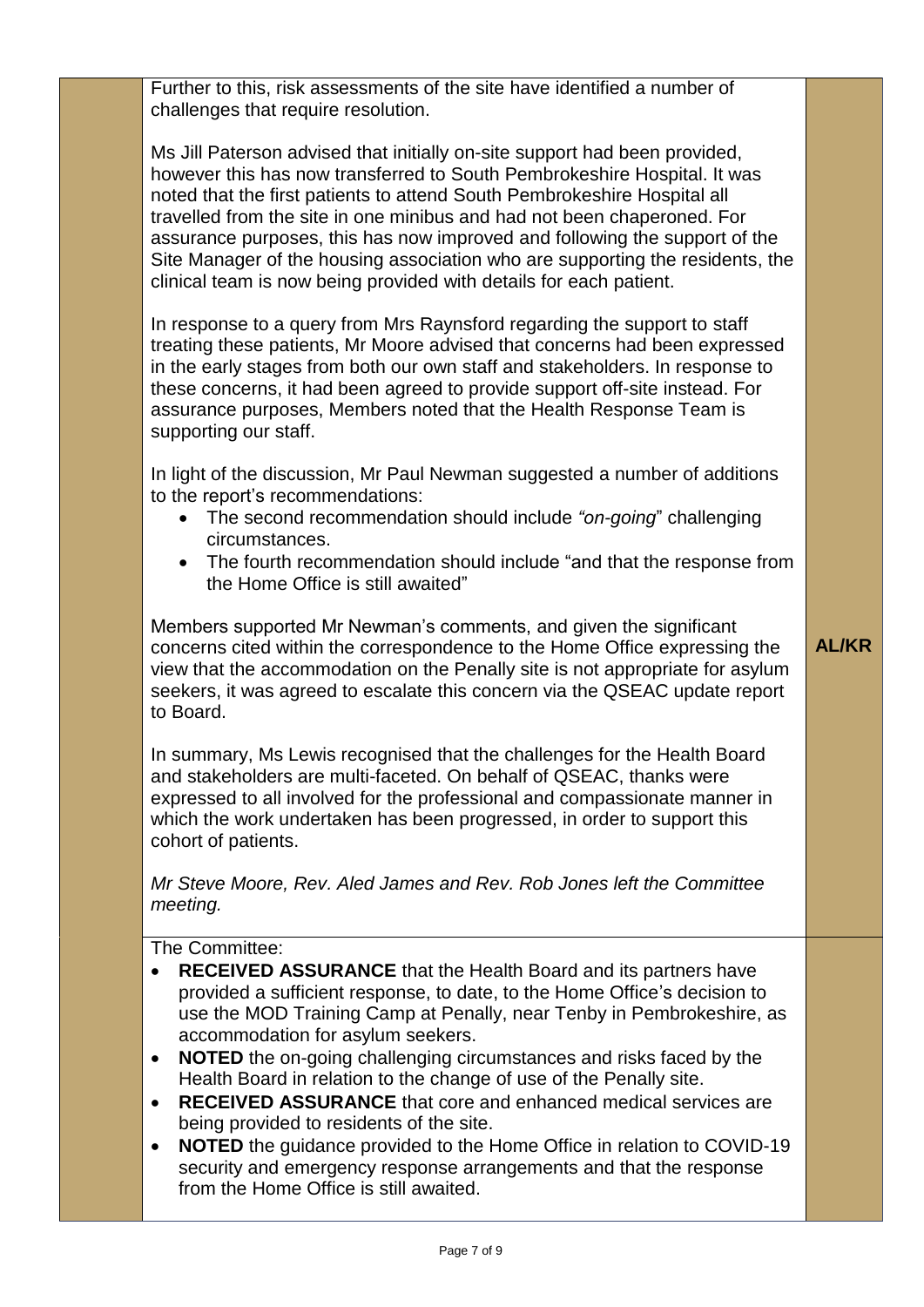| <b>QSEAC</b> | <b>THEMATIC REVIEW OF NEVER EVENTS DURING COVID-19</b>                                                                                                                                                                                                                                                                                                                                                                                                                                                                                                                                                                                                                                                                                                                                                                                                                                                                                                                                                                                                                                                                                                                                                                                                                                  |  |
|--------------|-----------------------------------------------------------------------------------------------------------------------------------------------------------------------------------------------------------------------------------------------------------------------------------------------------------------------------------------------------------------------------------------------------------------------------------------------------------------------------------------------------------------------------------------------------------------------------------------------------------------------------------------------------------------------------------------------------------------------------------------------------------------------------------------------------------------------------------------------------------------------------------------------------------------------------------------------------------------------------------------------------------------------------------------------------------------------------------------------------------------------------------------------------------------------------------------------------------------------------------------------------------------------------------------|--|
| (20)156      | Ms Sandra Brinson, Ms Stephanie Hire and Ms Diane Knight joined the                                                                                                                                                                                                                                                                                                                                                                                                                                                                                                                                                                                                                                                                                                                                                                                                                                                                                                                                                                                                                                                                                                                                                                                                                     |  |
|              | Committee meeting.                                                                                                                                                                                                                                                                                                                                                                                                                                                                                                                                                                                                                                                                                                                                                                                                                                                                                                                                                                                                                                                                                                                                                                                                                                                                      |  |
|              | Mrs Sian Passey presented the Thematic Review of Never Events During<br>COVID-19 report which provides an overview of the incidents, and the<br>learning identified through Root Cause Analysis (RCA) review. Members<br>noted that following each never event, a Control Group is established, which<br>works with operational teams to identify any themes arising from the incidents.<br>In order to establish whether these are comparable with the rest of Wales, Mrs<br>Passey advised that discussions have taken place with the Delivery Unit (DU).<br>Mrs Passey further advised that following each review, the Directorate<br>involved develops and implements an improvement and learning action plan<br>to address the findings and recommendations, with confirmation received<br>when all actions have been completed. For assurance purposes, and to<br>ensure wider Health Board learning is possible, all never events are presented<br>to the Listening and Learning Sub-Committee (L&LSC). It was noted that due<br>to changes with processes in theatres as a result of COVID-19, signage had<br>not been positioned in the new locations. In regards to PPE, it was noted that<br>staff experienced difficulties relating to communication when wearing full PPE. |  |
|              | Prof. John Gammon and Dr Barbara Wilson left the Committee meeting.                                                                                                                                                                                                                                                                                                                                                                                                                                                                                                                                                                                                                                                                                                                                                                                                                                                                                                                                                                                                                                                                                                                                                                                                                     |  |
|              | Referring to COVID-19 related actions, Ms Sandra Brinson provided the<br>following update:<br>Laminated World Health Organisation (WHO) Surgical Safety checklists<br>$\bullet$<br>are now provided in operating theatres.<br>Audits of the Stop Before You Block (SBYB) process, are now<br>$\bullet$<br>undertaken each month, with no new concerns raised.<br>A buddy system has now been established to support the Operating<br>$\bullet$<br>Department Practitioner (ODP).<br>Learning from improvement plans is shared at quality and safety<br>$\bullet$<br>meetings and displayed on all sites.<br>Information on wellbeing support for staff is now displayed on notice<br>$\bullet$<br>boards, with staff advised that occupational health is available, when<br>required.                                                                                                                                                                                                                                                                                                                                                                                                                                                                                                   |  |
|              | Referring to the themes identified, Mrs Hardisty expressed concern that staff<br>required reminders in pre-operative processes for example SBYB, and<br>enquired whether shift patterns had contributed to staff fatigue and, in turn, the<br>Never Events. Ms Stephanie Hire responded that across the system, staff<br>have cited increased fatigue when wearing PPE, therefore staff are being<br>supported by ensuring that they take regular food and fluid breaks. In relation<br>to SBYB, Dr Kloer advised that clinicians have a number of processes and<br>steps to undertake before an operation commences, therefore reminders are<br>provided in order to create an environment which reduces human errors.                                                                                                                                                                                                                                                                                                                                                                                                                                                                                                                                                                 |  |
|              | Ms Brinson emphasised that the review identified that a number of these<br>Never Events took place during the evening and weekends, and to mitigate                                                                                                                                                                                                                                                                                                                                                                                                                                                                                                                                                                                                                                                                                                                                                                                                                                                                                                                                                                                                                                                                                                                                     |  |

this, shift patterns have been changed, with additional capacity available since

the beginning of the pandemic.